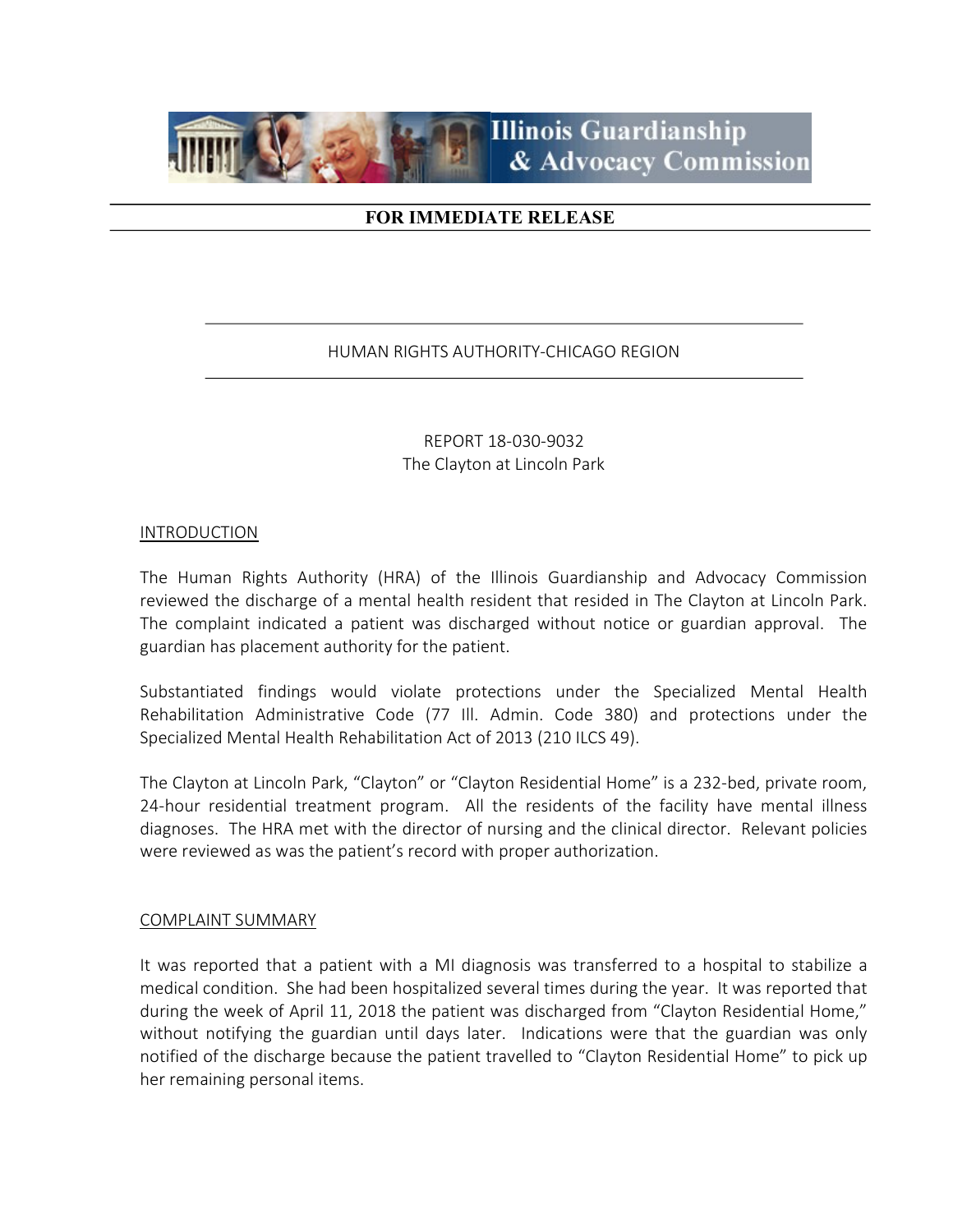### FINDINGS

### "Clayton Residential Home" Record Review

The patient reported feeling "nauseated, dizzy and weak" on April 5, 2018. The patient's blood pressure was elevated, and she was sent to the hospital. On April 12, 2018 Clayton documented that the hospital notified them that an alternative placement was secured at a nursing home, and Clayton informed the guardian on the same date. On April 13, 2018 the patient traveled to Clayton to pick up remaining belongings. The record indicates that guardian's on-call line was notified on this same date. Nursing notes indicate a subsequent call was made to the guardian on April 16, 2018. The subsequent call was placed due not receiving a call back from the guardian in several days.

#### Guardian's Record Review

On April 11, 2018 the guardian noted that she spoke with the director of nursing at "Clayton" about a transfer to a hospital due to the patient's non-compliance with medical orders. On this same date the guardian called that hospital and the guardian was informed by the hospital social worker that the patient required a higher level of care. The guardian concurred with hospital's placement decision according to her documentation. On April 17, 2018 the guardian's notes indicate "Clayton" did inform and speak with guardian about alternative placement and whereabouts.

#### Site Visit and Interviews

The HRA conducted a site visit to "Clayton" on August 13, 2018. The HRA interviewed the nursing director and the clinical director. During the interview the HRA asked the staff to explain the process of discharging a patient. The clinical director informed the HRA that discharge planning is ongoing and a discharge plan is typically formulated upon admission, via the individualized treatment plan. The clinical director furthered that they do not have a written form for discharge. The clinical director did mention that the discharge plan is updated as residents' needs change and concluded that all relevant parties are notified upon discharge.

The HRA spoke at length with the nursing director about notification of discharge. The nursing director indicated that the guardian was notified several times. The nursing director further stated that the guardian was contacted again on April 16, 2018 because there was no return call from April 13, 2018.

#### Policy Review

The HRA conducted a policy review of the Discharge/Transition Procedures at "Clayton." The HRA uncovered that "Clayton" has a policy on unplanned discharges that stipulates "if a consumer feels that they are not able or willing to participate in the discharge planning process